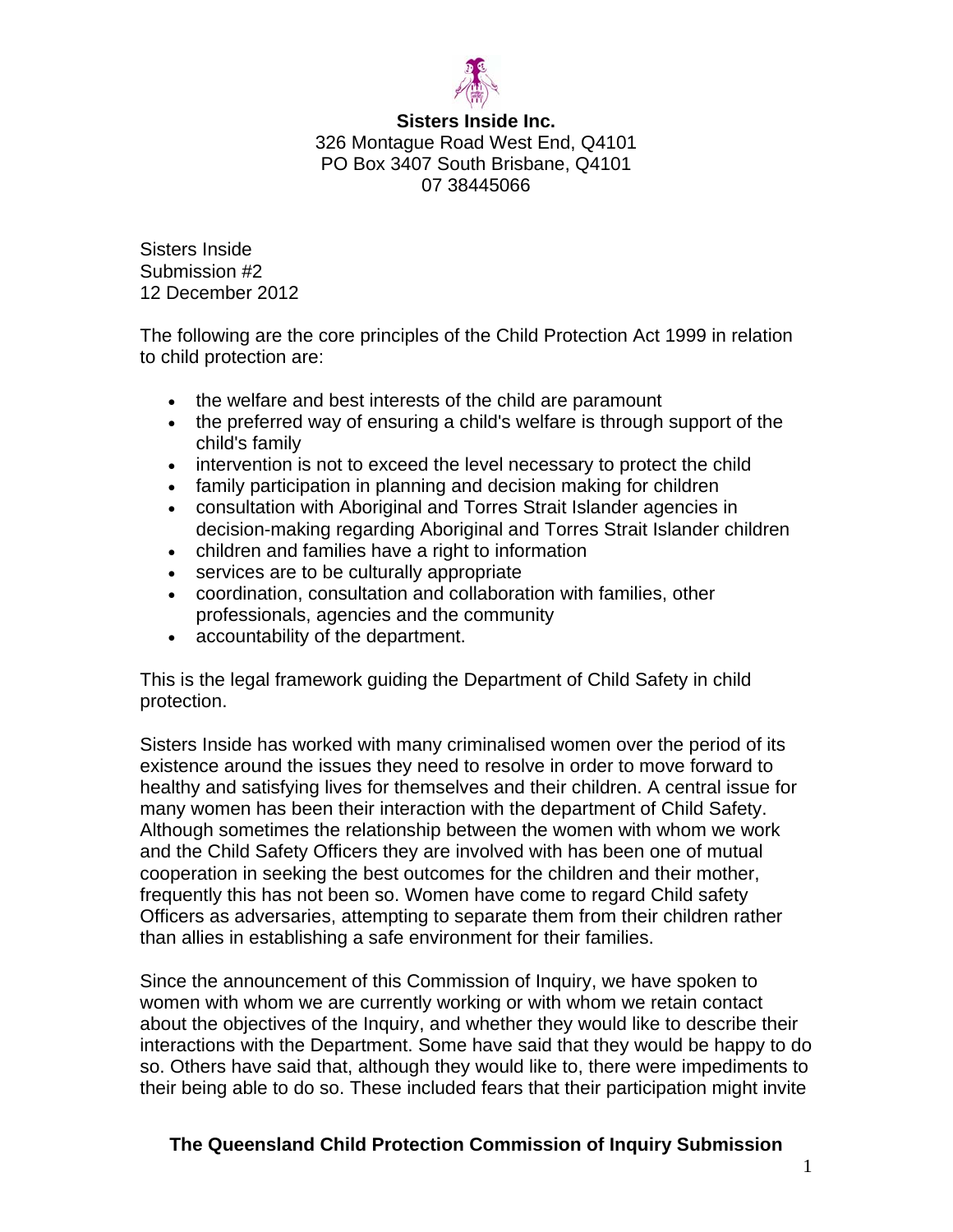

### **Sisters Inside Inc.**  326 Montague Road West End, Q4101 PO Box 3407 South Brisbane, Q4101 07 38445066

further intervention by the Department into matters that had been considered completed; fear that current interactions with the Department would be adversely impacted by their involvement; the fact that some of the women are currently in prison and therefore have no access to the Commission; and the fact that some women, including some who have had very bad interactions with the Department have moved interstate, and we are no longer in contact with them.

This being so, Sisters Inside is submitting to the Commission of Inquiry, an outline of some of the issues we, and the women with whom we have been working, have encountered. These include:

- Children being taken into care with little or no effort by authorities to provide support for the family in the home. Although removal of the child is said to be an intervention of last resort, our experience has been that this is not always so. Children have been taken into care because it is the view of the Child Safety Officer involved that their accommodation is inadequate, without assisting the family to find accommodation that would be more suitable. Similarly children have been taken into care because of irregular school attendance, with no attempt being made to understand the reason for the irregularity and to address the underlying issues.
- On some occasions, children have been taken into care from birth, in spite of there being no history of child abuse or neglect; sometimes, indeed, it has been a woman's first child who has been taken into care, so she has had no opportunity to demonstrate that she can provide a safe and happy environment for her children, or the contrary.
- When children have been born to women currently serving terms of imprisonment, and that prison has no vacancy for the baby to reside with its mother in prison, the child is placed into foster care. Sometimes, when this happens, women want to express breast milk to be delivered to the baby in its foster home. Often the response of the Department to such requests is to say that they have inadequate resources to facilitate this.
- When women try to retrieve their children from foster care, they often find that the standards they need to achieve in order to get their children back are more rigorous that the standards required to pertain in the foster home. For instance, a child in a foster family might share a bedroom with up to six other children, unknown and unrelated to them, but in order to go back to their own families, they need to have their own bedroom. If the family is in public housing, they can only have a house big enough to

# **The Queensland Child Protection Commission of Inquiry Submission**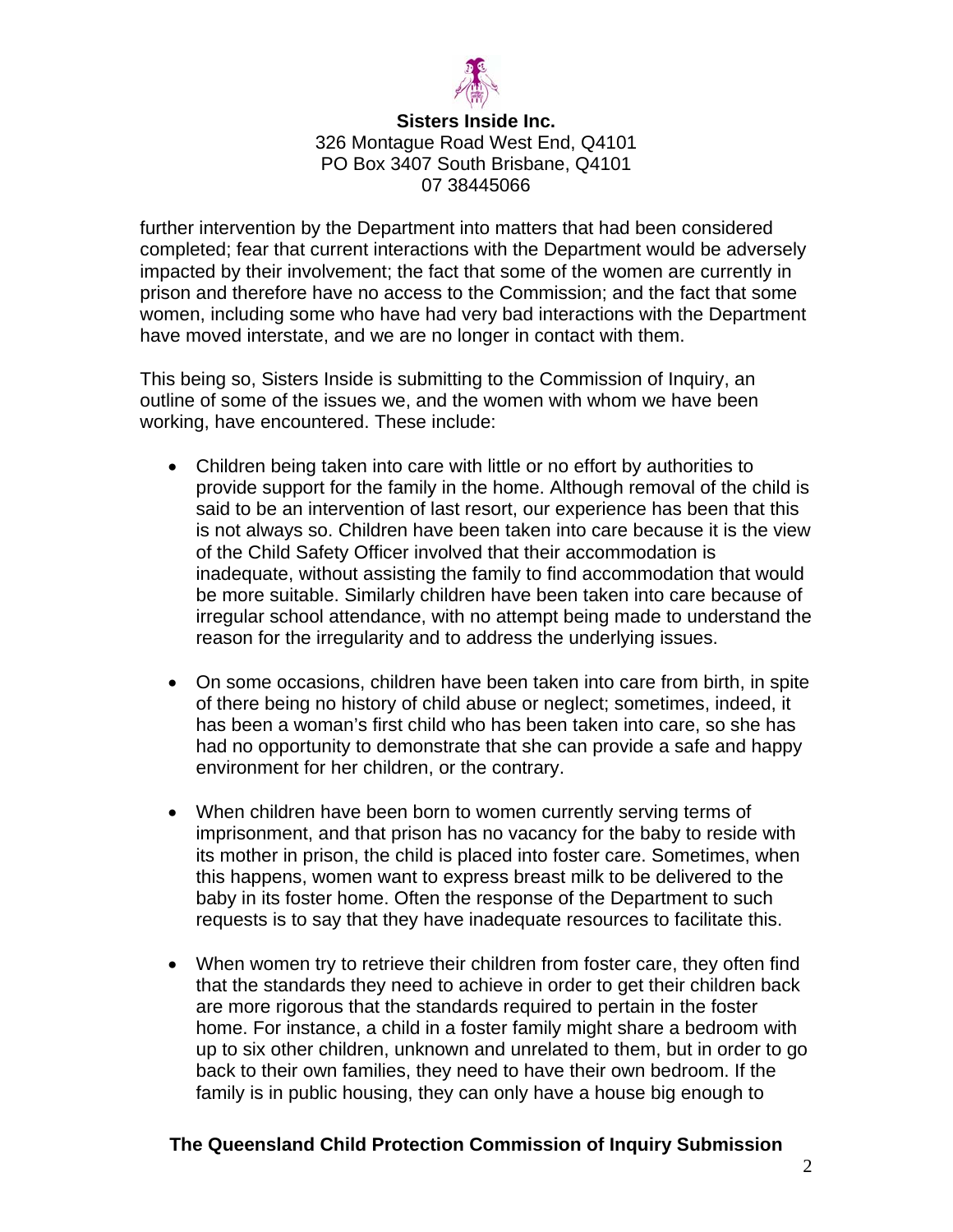

### **Sisters Inside Inc.**  326 Montague Road West End, Q4101 PO Box 3407 South Brisbane, Q4101 07 38445066

accommodate those family members living together. But in order for children in care to be returned to the family, the family has to have housing that will accommodate more family members than currently reside together. Sometimes the Department of Housing and the Department of Child Safety work cooperatively with families and other agencies on such matters, but often they do not.

- Although family participation in decision making for children is mandated, often family group meetings are called with little or no notice, or allowing little or no flexibility for families to find times suitable for themselves and their supporters to allow for meaningful participation.
- Contact visits between mothers and children often seem to be made to suit the schedules of the carers, without due consideration being given to the convenience of the mother and her capacity to meet that schedule. Usually women recently released from prison have very limited incomes; often have onerous commitments to report to probation offices, attend medical appointments, collect medications daily, attend court mandated programs, look for suitable accommodation, look for employment and sometimes also care for other children still in their care. Even under these circumstances their seeking flexibility in contact arrangements is portrayed as lack of interest and uncooperativeness.
- Mothers are told, particularly mothers currently serving custodial sentences, that they cannot have telephone contact with their children, because in the view of the carers it is too distressing for them. This is not backed up by the children themselves. Nor are measures taken to reduce such distress for children at the same time as maintaining contact between mothers and their children.
- Letters, cards and gifts sent from mothers in prison to their children are not passed on, and children's feeling of abandonment is unnecessarily augmented.
- Arrangements made to send mothers photographs, school reports and other items documenting their children's progress are not honoured.
- Decisions are made about children without reference to the wishes of their family, such as schooling, health care, extra-curricular activities, and contact with other people when the mother is in prison.

# **The Queensland Child Protection Commission of Inquiry Submission**